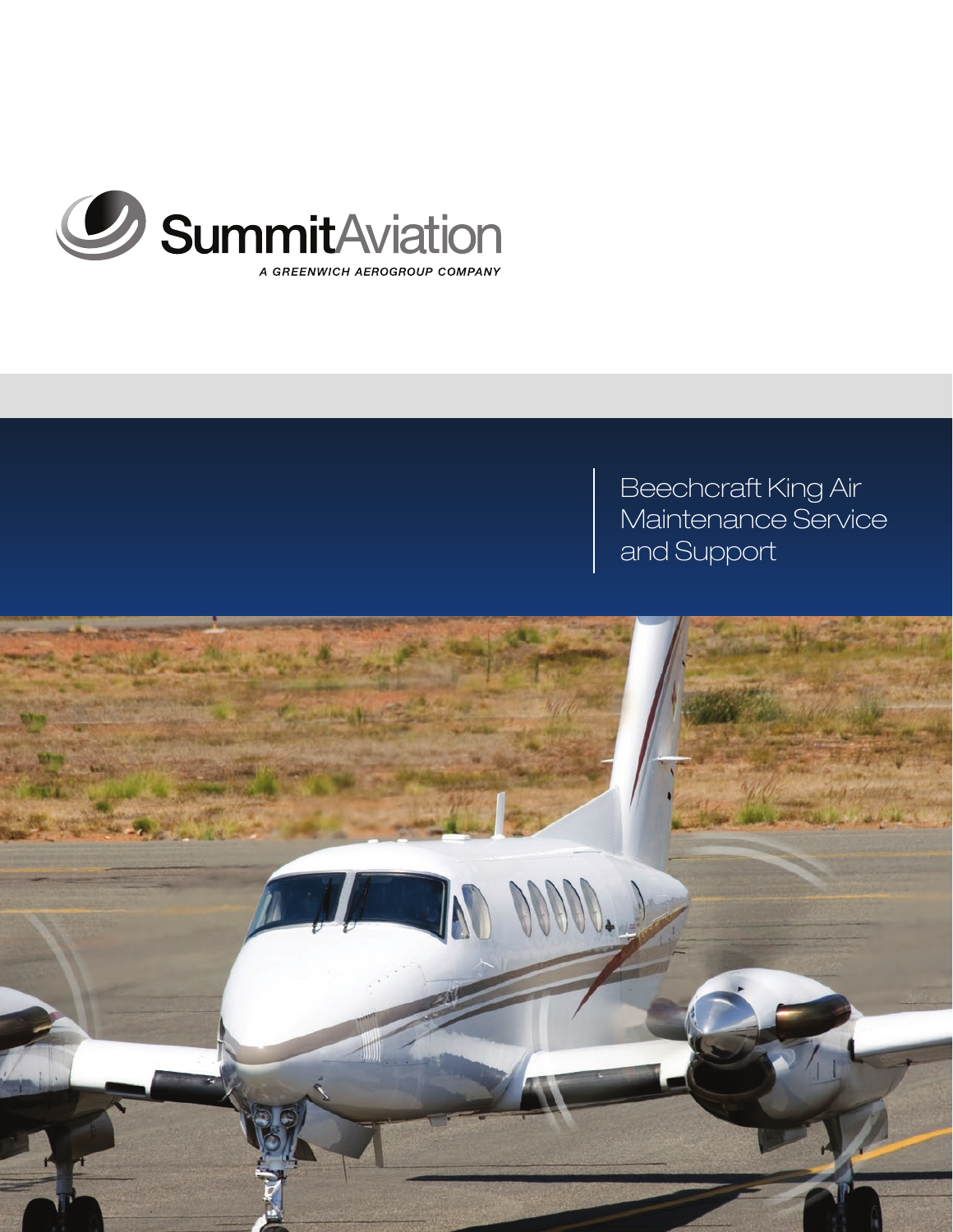Summit Airport (KEVY) in Middletown, Delaware is privately owned and operated by Summit Aviation. With an asphalt North/South runway of 4500 x 65 feet and a grass strip of 3600 x 200 feet, Summit airport is capable of handling your aircraft up to and including medium size jets.

Summit Aviation boasts a 120,000 square feet of hangar space with adjacent office areas of 11,500 square feet. In 2010 Summit Aviation unveiled its 9,200 square foot environmentally-friendly paint facility capable of performing complete chemical strip and repaint of aircraft up to the size of a Bombardier CL601.

Normal operating hours are from 7 a.m. to 7 p.m. Monday - Friday, 8 a.m. to 4 p.m. weekends with 24/7 AOG maintenance support is available.

With hundreds of satisfied customers throughout the nation, Summit has the experience and knowledge to provide exceptional service for your King Air.

### **Certifications**

Summit is an FAA Part 145 Certified Repair Station and ISO9001:2008/AS9100C certified. Its Avionics department includes all FAA Radio Class 1,2,3 items.

### Maintenance Services

As a King Air owner/operator you will receive the highest level of quality service and support you should expect when taking your aircraft to Summit Aviation. Whether it be performing an inspection, modification or troubleshooting, Summit's team of experts are committed to quality and safety in all they do.

### Capabilities include

- Maintenance and modifications
- Component repair and overhaul
- Avionics and interiors
- Full-service paint facility
- Special mission/EMS equipment packages

### Avionics Capabilities

Summit's avionics team offers multiple upgrade options, simple and complex. From cabin entertainment packages to glass panel retrofits to performance enhancing modifications, Summit can meet all of your avionics needs.

## Authorized Dealer For

Cobham, Garmin, Genesys Aerosystems, Honeywell, Meggitt Avionics, Rockwell Collins, Sandel, Universal Avionics and more.

### Modifications & System Upgrades Garmin 1000

- All-Glass avionics suite
- Certified on a broad range of aircraft models
- Can integrate virtually all avionics
- See clearly even in IFR conditions with SVT<sup>™</sup>
- GFC 700 digital autopilot integration
- Improves aircraft performance, comfort, safety and operational flexibility
- Enables aircraft to outperform standard aircraft in areas such as takeoff distance, climb, speed and range

#### Raisbeck modifications

- Hartzell/Raisbeck 4-bladed quiet turbofan propellers
- Ram air recovery system
- Enhanced performance leading edges
- Dual aft body strakes
- Nacelle wing lockers
- High flotation gear doors

#### Frakes Exhaust Stacks

Butterfield Industries Oil Residue Collection System Flow-Thru Anti-Ice System **Parts** 

## Paint Services

From inception to design, chemical strip to paint, Summit Aviation has a fully equipped paint facility to provide the services you want and quality you can see at a price you can afford.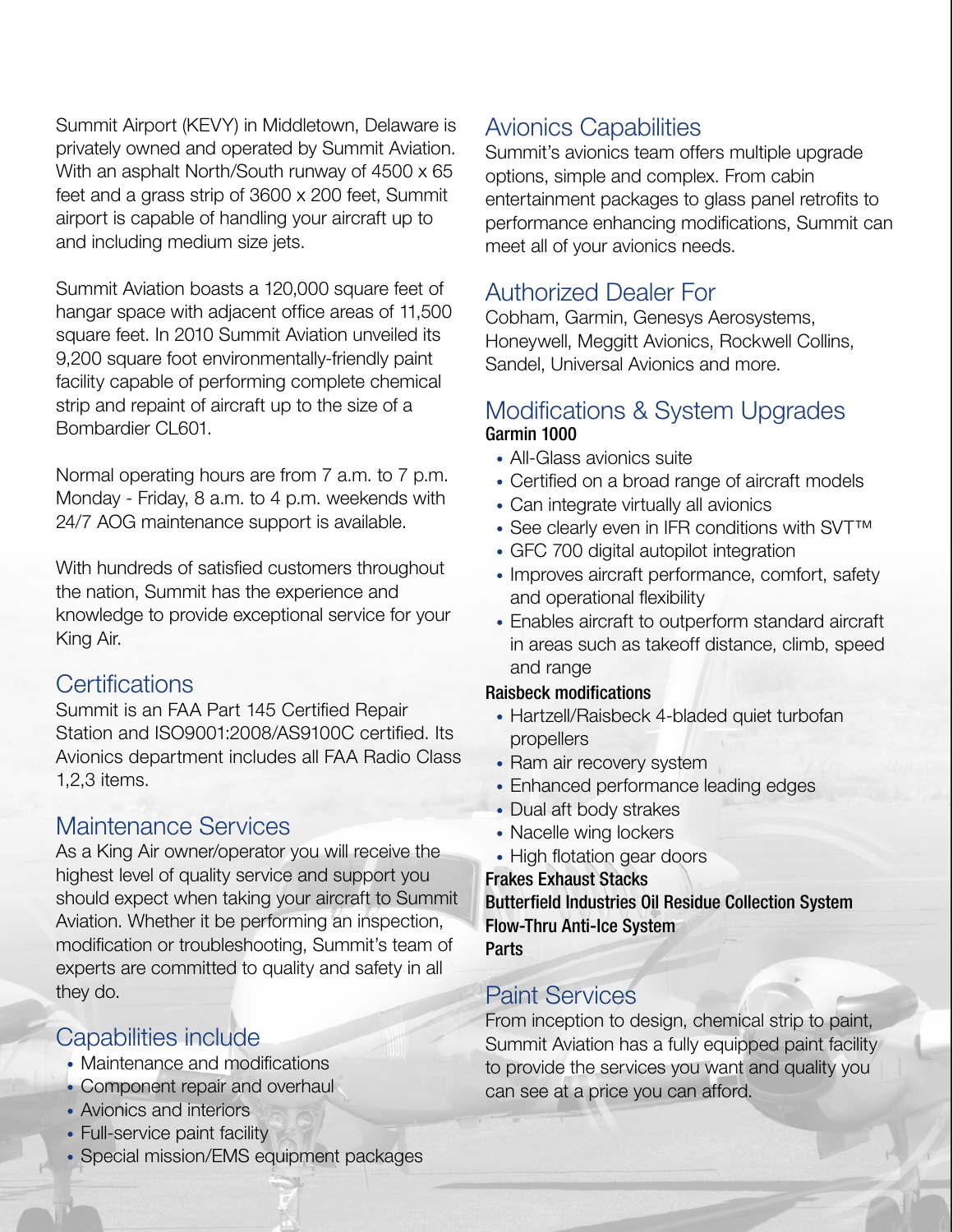### Interior Services

Summit Aviation partners with local aviation interior shops that put your comfort first with a design that'll leave you bragging at your next fuel stop.

## Engine Services

Summit's turbine engine experts have the experience and tooling essential to inspect and repair your aircraft's engine. Services offered include:

- Engine overhaul management
- Engine upgrade coordination
- Engine/propeller rigging
- Line maintenance
- Troubleshooting
- Engine instrument calibration
- Hot section inspections
- Periodic inspections

### Parts and Components

Summit has a wide variety of parts on hand, and access to many more through our sister companies. We can get you the part you need, when you need it and keep ground time to a minimum. Summit offers:

- Large parts inventory
- Loaners
- Rotables, exchanges and manufacturer exchanges
- Equipment calibration

## FBO Services

- Hours of operation: Monday - Friday, 7 a.m. - 7 p.m. and Saturday and Sunday, 8 a.m. - 4 p.m.
- 24/7 AOG support with reservation
- Personalized service
- Courtesy vehicles and shuttle service
- Pilots lounge
- Complimentary Wi-Fi internet
- Vending area
- Local hotels and restaurants